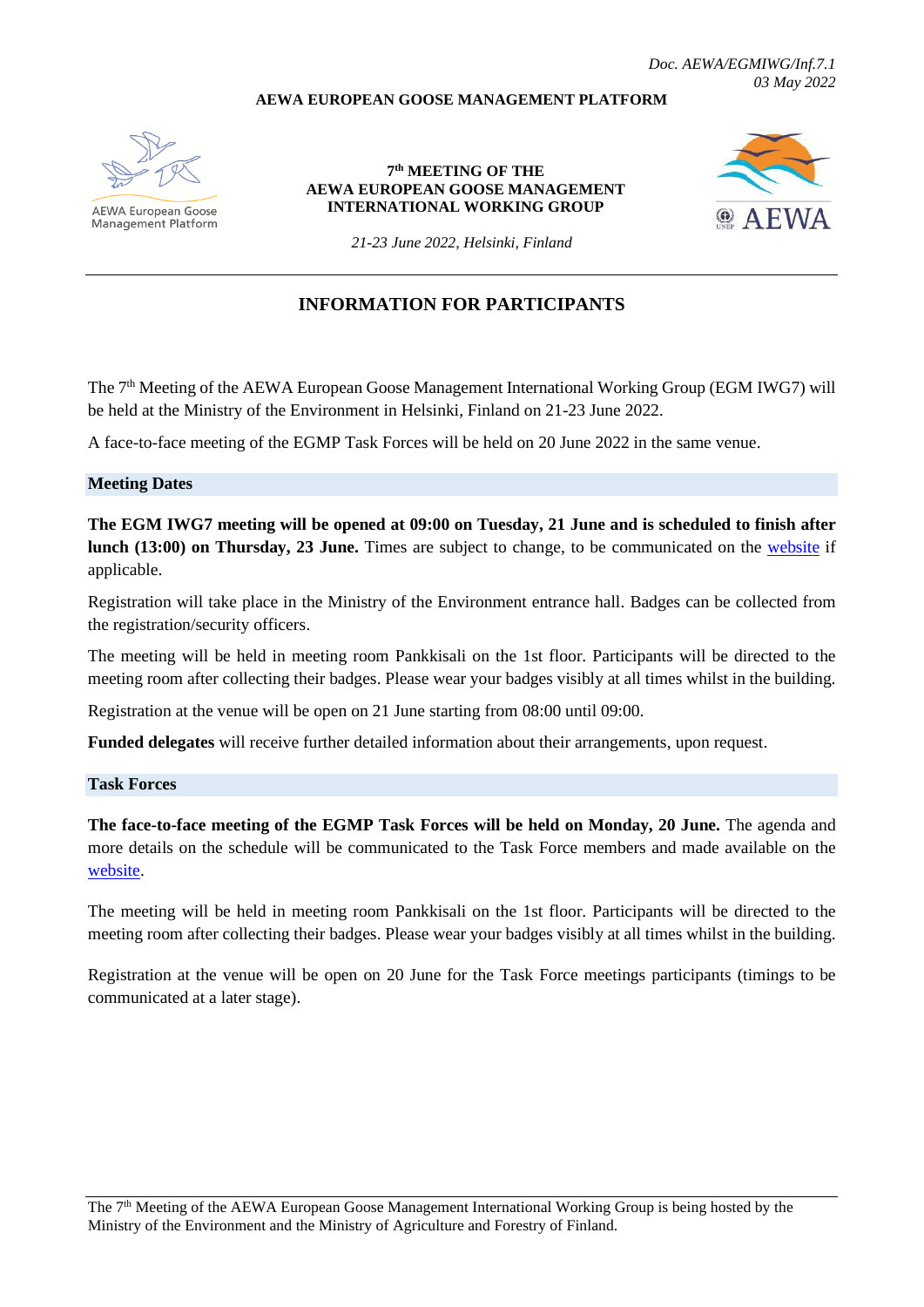# **Contacts**

In case of any questions or if you require any assistance, please contact the meeting organisers:

# **UNEP/AEWA Secretariat**

# **Mr Sergey Dereliev**

Tel.: +49 (0) 228 815 2455 Mobile: +49 (0) 151 167 890 84 Email: [sergey.dereliev@un.org](mailto:sergey.dereliev@unep-aewa.org)

## **Ms Eva Meyers**

Tel.: +49 (0) 228 815 2457 Mobile: +49 (0) 171 8385691 E-mail: [eva.meyers@un.org](mailto:eva.meyers@unep-aewa.org)

# **Ministry of the Environment**

# **Ms Nina Mikander**

Tel.: +358 (0) 50 571 0992 (also whatsapp) E-mail: [Nina.Mikander@gov.fi](mailto:Nina.Mikander@gov.fi)

# **Ministry of Agriculture and Forestry**

**Mr Janne Pitkanen** Tel.:  $+358(0)$ E-mail: [Janne.Pitkanen@gov.fi](mailto:Janne.Pitkanen@gov.fi)

# **Conference Venue**

# **Ministry of the Environment**

Aleksanterinkatu 7 00023 Helsinki Finland

Ministry's Information Desk

Tel.: +358 295 250 192 E-mail: neuvonta@ym.fi

Website: [www.ym.fi](file:///C:/Users/03022470/AppData/Local/Microsoft/Windows/INetCache/Content.Outlook/CZ43HZ1Z/www.ym.fi)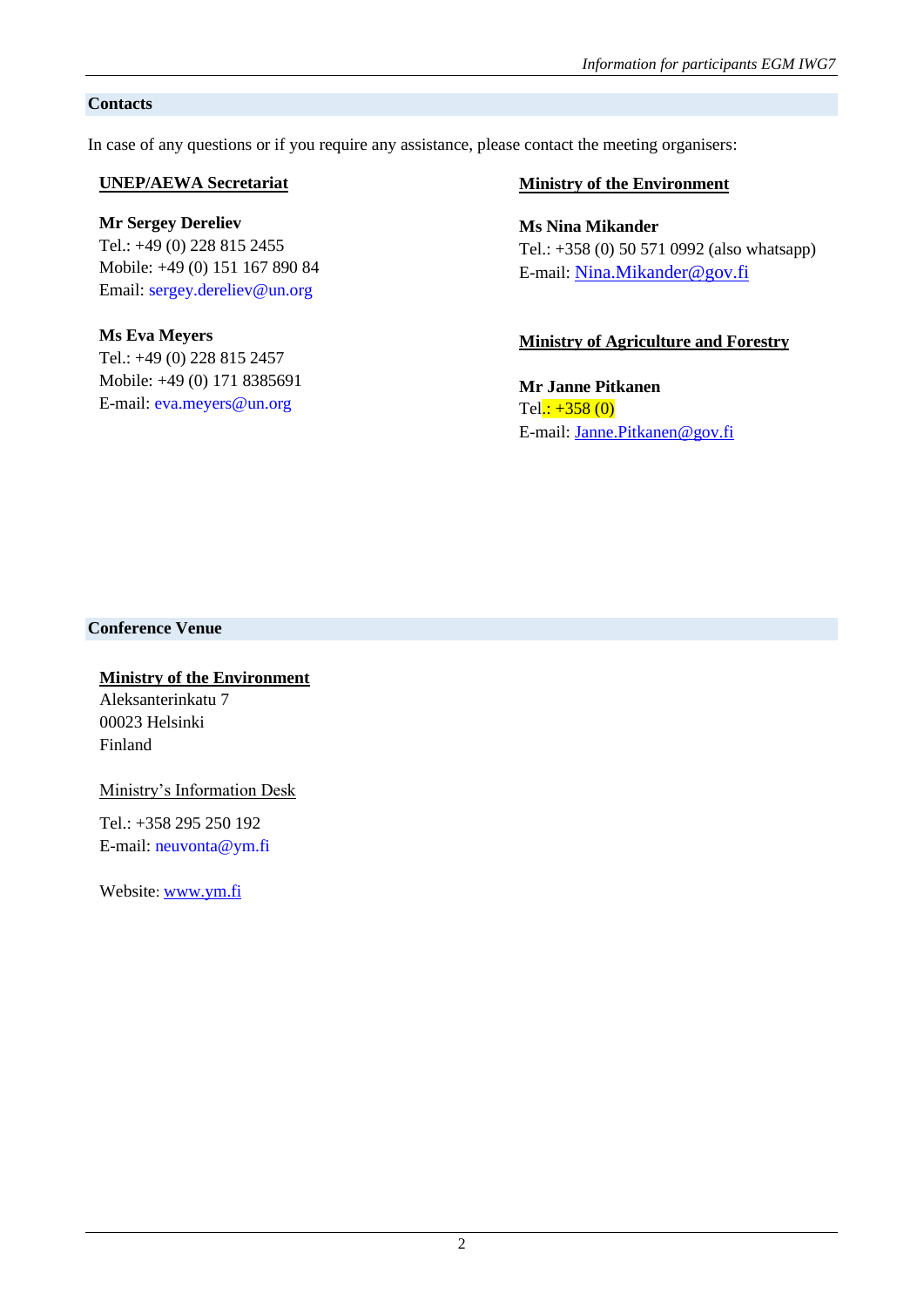# **About Helsinki**



Situated at the Baltic Sea, Helsinki is Finland's capital and its largest city with a metropolitan population of 1.4 million inhabitants. Being a coastal city is one of its strongest characteristics – Helsinki Archipelago is stretched over 315 islands. Dubbed as "the daughter of Baltic", the city is known for its art and design scene, harmony with nature, both vibrant and easy-going atmosphere. It is composed of three main districts: Helsinki Downtown, North Helsinki and East Helsinki.

Helsinki was founded in the middle of the XVI century to compete with the city of Tallinn in trade. Following the annexation of Finland by Russia, in 1812 the capital was moved from Turku to Helsinki, to be closer to Saint Petersburg. The move triggered the city's continuous growth and development.



You can start exploring the city with a walk at the Market Square, catch a wonderful panoramic view from the SkyWheel, visit the Senate Square offering historic and religious sites such as Helsinki Cathedral, the Government Palace and the main building of the University of Helsinki. To get in touch with the city's green spaces, spend some time at Esplanadi Park. Both the central railway station and the main bus terminal are located in the city centre.

Just a short ferry ride away is the Suomenlinna – an island fortress which is a UNESCO World Heritage site. The fortress was built in the XVIII century by the Swedish crown to defend the city against the Russian troops. Today, Suomenlinna is one of the biggest tourist attractions in Finland and a popular picnic spot for the locals.

You can find more information on sightseeing in Helsinki at [https://www.myhelsinki.fi/en.](https://www.myhelsinki.fi/en)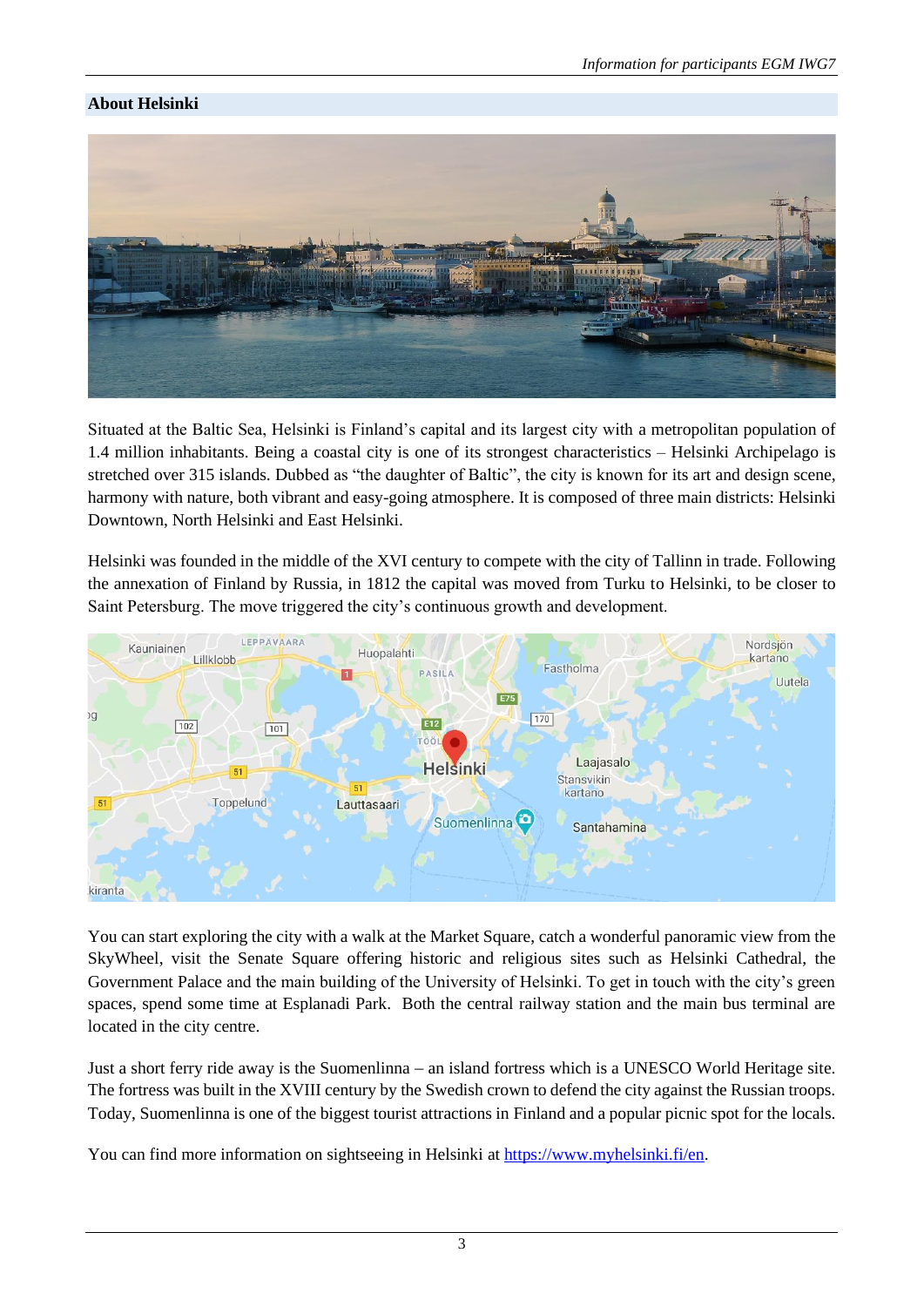## **Pre-Registration**

Please pre-register under the following links as soon as possible:

## **7 th Meeting of the European Goose Management International Working Group, 21-23 June 2022**

<https://meetings.unep-aewa.org/meetings/EGMP7/registration>

The pre-registration deadline is **15 May 2022.**

#### **Hotels**

Please note, that no hotel rooms will be booked by the AEWA Secretariat for participants; **both funded and non-funded delegates are kindly requested to make their own hotel reservations.** 

We would like to urge you to **make your hotel reservation as soon as possible** – June coincides with the high season, so the hotels can be booked out.

**Travel and Transport to and from Helsinki Airport**

[Helsinki Airport](https://www.finavia.fi/en/airports/helsinki-airport) is a 30-minute ride from the city.

#### **By Train**:

Local trains **I** and **P** operate between the city and the airport. The one-way ticket costs  $\in$  5,00 and can be purchased either through the ticket machine or via [HSL Mobile ticket app.](https://www.hsl.fi/en/tickets-and-fares/hsl-app)

## **By Bus**:

There are a number of buses servicing Helsinki Airport. You can plan your route using the [HLS website.](https://www.hsl.fi/en)

## **By Taxi**:

The taxi from the airport to the city centre will cost around  $\epsilon$  45.

#### **Recommended taxi companies in Helsinki:**

| Helsinki Airport Taxi: $+35898386630$ |                |
|---------------------------------------|----------------|
| Kovanen:                              | $+3582006060$  |
| Taksikuljetus Oy:                     | $+35893505070$ |

#### **Meals**

Lunches will be provided for all participants on all meeting days. Lunch will be served at the venue. Participants are strongly encouraged to indicate any potential dietary restrictions when registering for the meeting in order to ensure that these can be accommodated for.

Coffee and tea will be available in the morning and afternoon during coffee breaks on all meeting days. In addition, there are coffee/tea dispensers in the vicinity of the meeting rooms.

#### **Visas**

All registered participants requiring visas will be provided with personal invitation letters as well as verbal notes to support their visa applications. Please contact Eva Meyers [\(eva.meyers@un.org\)](file:///C:/Users/03022470/AppData/Local/Microsoft/Windows/INetCache/Content.Outlook/CZ43HZ1Z/eva.meyers@un.org)) at the AEWA Secretariat if you should require visa support. Please apply at the relevant Embassy of Finland for the visa.

Participants experiencing any difficulties with immigration or customs upon arrival in Finland should contact the meeting organisers (see contact information above). Additional information regarding visas is available in the fact sheet for funded delegates.